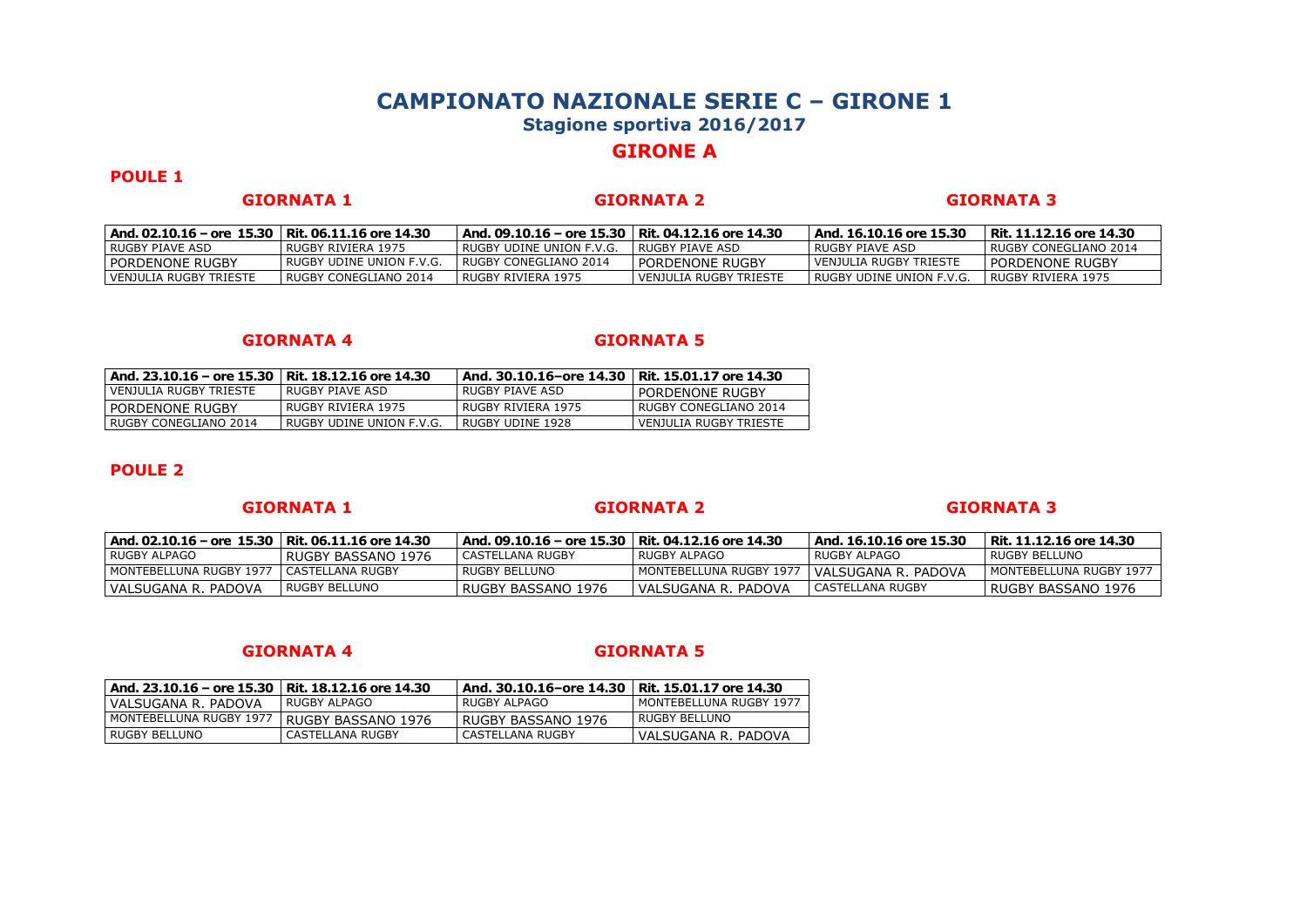# **GIRONE B**

## **POULE 1**

### **GIORNATA 1 GIORNATA 2 GIORNATA 3**

| And. 02.10.16 – ore 15.30   Rit. 06.11.16 ore 14.30 |                       | And. 09.10.16 – ore 15.30   Rit. 04.12.16 ore 14.30 |                     | And. 16.10.16 ore 15.30 | Rit. 11.12.16 ore 14.30 |
|-----------------------------------------------------|-----------------------|-----------------------------------------------------|---------------------|-------------------------|-------------------------|
| I RUGBY VICENZA                                     | SELVAZZANO RUGBY F.C. | I RUGBY MANTOVA                                     | VERONA RUGBY        | l RUGBY ALTOVICENTINO   | I RUGBY VICENZA         |
| I RUGBY ALTOVICENTINO                               | RUGBY MANTOVA         | l SELVAZZANO RUGBY F.C.                             | RUGBY ALTOVICENTINO | VERONA RUGBY            | l SELVAZZANO RUGBY F.C. |
| VERONA RUGBY                                        | RUGBY DESENZANO 2006  | RUGBY DESENZANO 2006                                | RUGBY VICENZA       | l RUGBY MANTOVA         | RUGBY DESENZANO 2006    |

### **GIORNATA 4 GIORNATA 5**

| And, 23.10.16 – ore 15.30   Rit. 18.12.16 ore 14.30 |                      | And. 30.10.16-ore 14.30 | Rit. 15.01.17 ore 14.30 |
|-----------------------------------------------------|----------------------|-------------------------|-------------------------|
| SELVAZZANO RUGBY F.C.                               | RUGBY MANTOVA        | <b>VERONA RUGBY</b>     | RUGBY ALTOVICENTINO     |
| RUGBY VICENZA                                       | <b>VERONA RUGBY</b>  | RUGBY MANTOVA           | RUGBY VICENZA           |
| RUGBY ALTOVICENTINO                                 | RUGBY DESENZANO 2006 | RUGBY DESENZANO 2006    | I SELVAZZANO RUGBY F.C. |

### **POULE 2**

### **GIORNATA 1 GIORNATA 2 GIORNATA 3**

| And. 02.10.16 – ore 15.30   Rit. 06.11.16 ore 14.30 |                         | And. 09.10.16 – ore 15.30   Rit. 04.12.16 ore 14.30 |                      | And. 16.10.16 ore 15.30 | Rit. 11.12.16 ore 14.30         |
|-----------------------------------------------------|-------------------------|-----------------------------------------------------|----------------------|-------------------------|---------------------------------|
| I RUGBY FRANCIACORTA                                | RUGBY LUMEZZANE         | I C.U.S. BRESCIA                                    | I RUGBY FRANCIACORTA | I RUGBY FRANCIACORTA    | <b>LR. BASSA BRESCIANA LENO</b> |
| I BOTTICINO R.UNION                                 | C.U.S. BRESCIA          | R. BASSA BRESCIANA LENO                             | I BOTTICINO R.UNION  | I RUGBY FIUMICELLO      | <b>I BOTTICINO R.UNION</b>      |
| l RUGBY FIUMICELLO                                  | R. BASSA BRESCIANA LENO | RUGBY LUMEZZANE                                     | RUGBY FIUMICELLO     | l C.U.S. BRESCIA        | I RUGBY LUMEZZANE               |

| And. 23.10.16 - ore 15.30 | Rit. 18.12.16 ore 14.30 | And. 30.10.16-ore 14.30   Rit. 15.01.17 ore 14.30 |                         |
|---------------------------|-------------------------|---------------------------------------------------|-------------------------|
| RUGBY FIUMICELLO          | RUGBY FRANCIACORTA      | RUGBY FRANCIACORTA                                | I BOTTICINO R.UNION     |
| BOTTICINO R.UNION         | RUGBY LUMEZZANE         | RUGBY LUMEZZANE                                   | R. BASSA BRESCIANA LENO |
| R. BASSA BRESCIANA LENO   | C.U.S. BRESCIA          | C.U.S. BRESCIA                                    | I RUGBY FIUMICELLO      |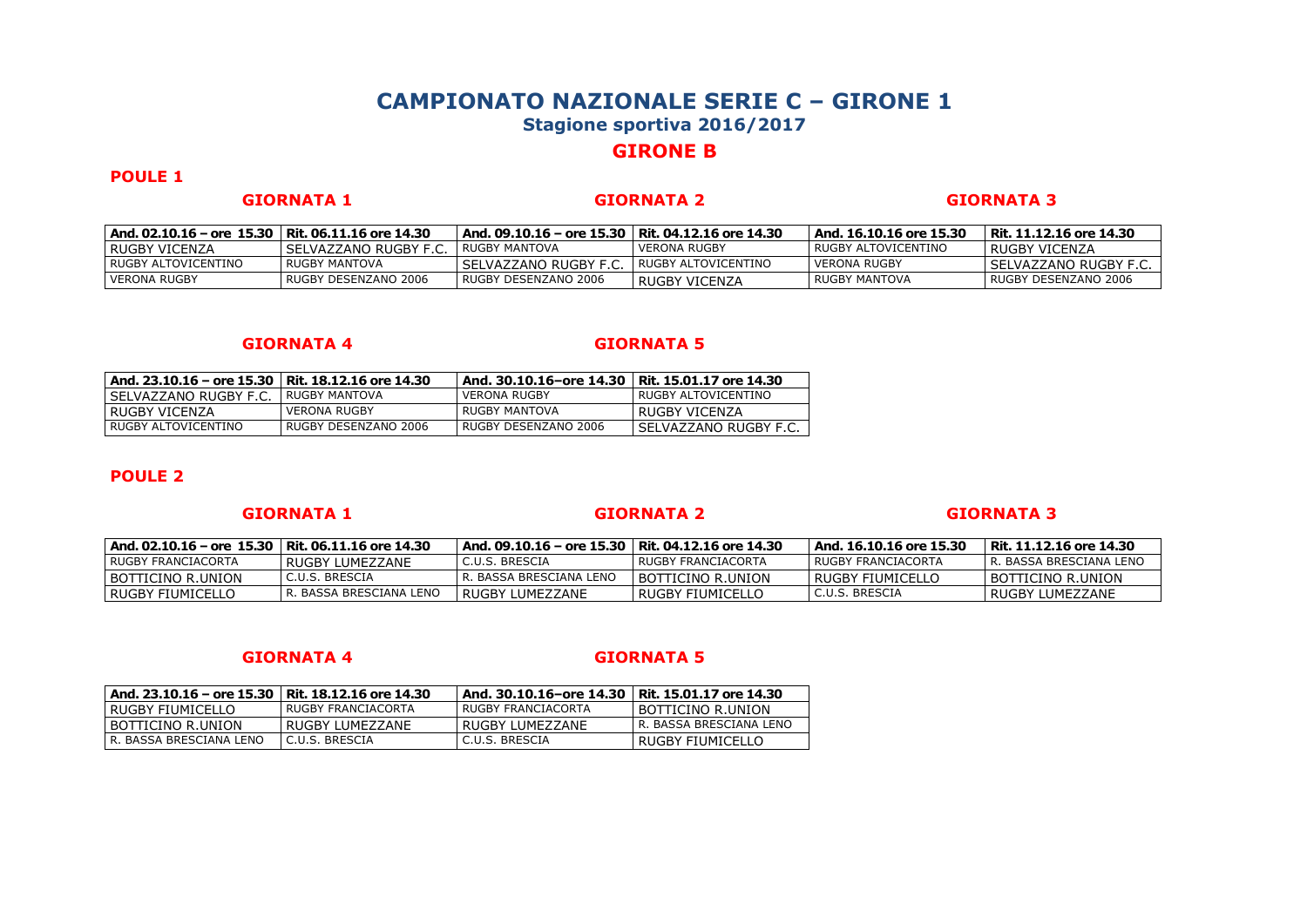# **GIRONE C**

## **POULE 1**

**GIORNATA 1 GIORNATA 2 GIORNATA 3**

| And. 02.10.16 – ore 15.30   Rit. 06.11.16 ore 14.30 |                      | And. 09.10.16 – ore 15.30   Rit. 04.12.16 ore 14.30 |                           | And. 16.10.16 ore 15.30 | Rit. 11.12.16 ore 14.30 |
|-----------------------------------------------------|----------------------|-----------------------------------------------------|---------------------------|-------------------------|-------------------------|
| l MALPENSA RUGBY                                    | CUS MILANO RUGBY     | l delebio rugby                                     | I MALPENSA RUGBY          | l MALPENSA RUGBY        | RUGBY VARESE            |
| I CHICKEN 2012 RUGBY                                | <b>DELEBIO RUGBY</b> | RUGBY VARESE                                        | l CHICKEN 2012 RUGBY      | AMATORI&UNION R. MILANO | CHICKEN 2012 RUGBY      |
| I AMATORI&UNION R. MILANO                           | RUGBY VARESE         | CUS MILANO RUGBY                                    | I AMATORI&UNION R. MILANO | I DELEBIO RUGBY         | <b>CUS MILANO RUGBY</b> |

### **GIORNATA 4 GIORNATA 5**

| And, 23.10.16 – ore 15.30   Rit. 18.12.16 ore 14.30 |                  | And. 30.10.16-ore 14.30 | Rit. 15.01.17 ore 14.30 |
|-----------------------------------------------------|------------------|-------------------------|-------------------------|
| AMATORI&UNION R. MILANO                             | MALPENSA RUGBY   | MALPENSA RUGBY          | CHICKEN 2012 RUGBY      |
| CHICKEN 2012 RUGBY                                  | CUS MILANO RUGBY | CUS MILANO RUGBY        | RUGBY VARESE            |
| RUGBY VARESE                                        | DELEBIO RUGBY    | <b>DELEBIO RUGBY</b>    | AMATORI&UNION R. MILANO |

## **POULE 2**

### **GIORNATA 1 GIORNATA 2 GIORNATA 3**

| And. 02.10.16 – ore 15.30   Rit. 06.11.16 ore 14.30 |             | And. 09.10.16 – ore 15.30   Rit. 04.12.16 ore 14.30 |                                                                   | And. 16.10.16 ore 15.30 | Rit. 11.12.16 ore 14.30 |
|-----------------------------------------------------|-------------|-----------------------------------------------------|-------------------------------------------------------------------|-------------------------|-------------------------|
| l HIGHLANDERS FORMIGINE R. I RUGBY LAINATE          |             | RUGBY RHO                                           | HIGHLANDERS FORMIGINE R.   HIGHLANDERS FORMIGINE R.   RUGBY LYONS |                         |                         |
| I RUGBY CERNUSCO                                    | l RUGBY RHO | RUGBY LYONS                                         | I RUGBY CERNUSCO                                                  | l RUGBY MONZA 1949      | l RUGBY CERNUSCO        |
| l RUGBY MONZA 1949                                  | RUGBY LYONS | RUGBY LAINATE                                       | l RUGBY MONZA 1949                                                | l RUGBY RHO             | I RUGBY LAINATE         |

| And. 23.10.16 – ore 15.30 | Rit. 18.12.16 ore 14.30  | And. 30.10.16–ore 14.30   Rit. 15.01.17 ore 14.30 |                        |
|---------------------------|--------------------------|---------------------------------------------------|------------------------|
| RUGBY MONZA 1949          | HIGHLANDERS FORMIGINE R. | HIGHLANDERS FORMIGINE R.                          | <b>IRUGBY CERNUSCO</b> |
| RUGBY CERNUSCO            | RUGBY LAINATE            | RUGBY LAINATE                                     | <b>RUGBY LYONS</b>     |
| <b>RUGBY LYONS</b>        | RUGBY RHO                | RUGBY RHO                                         | RUGBY MONZA 1949       |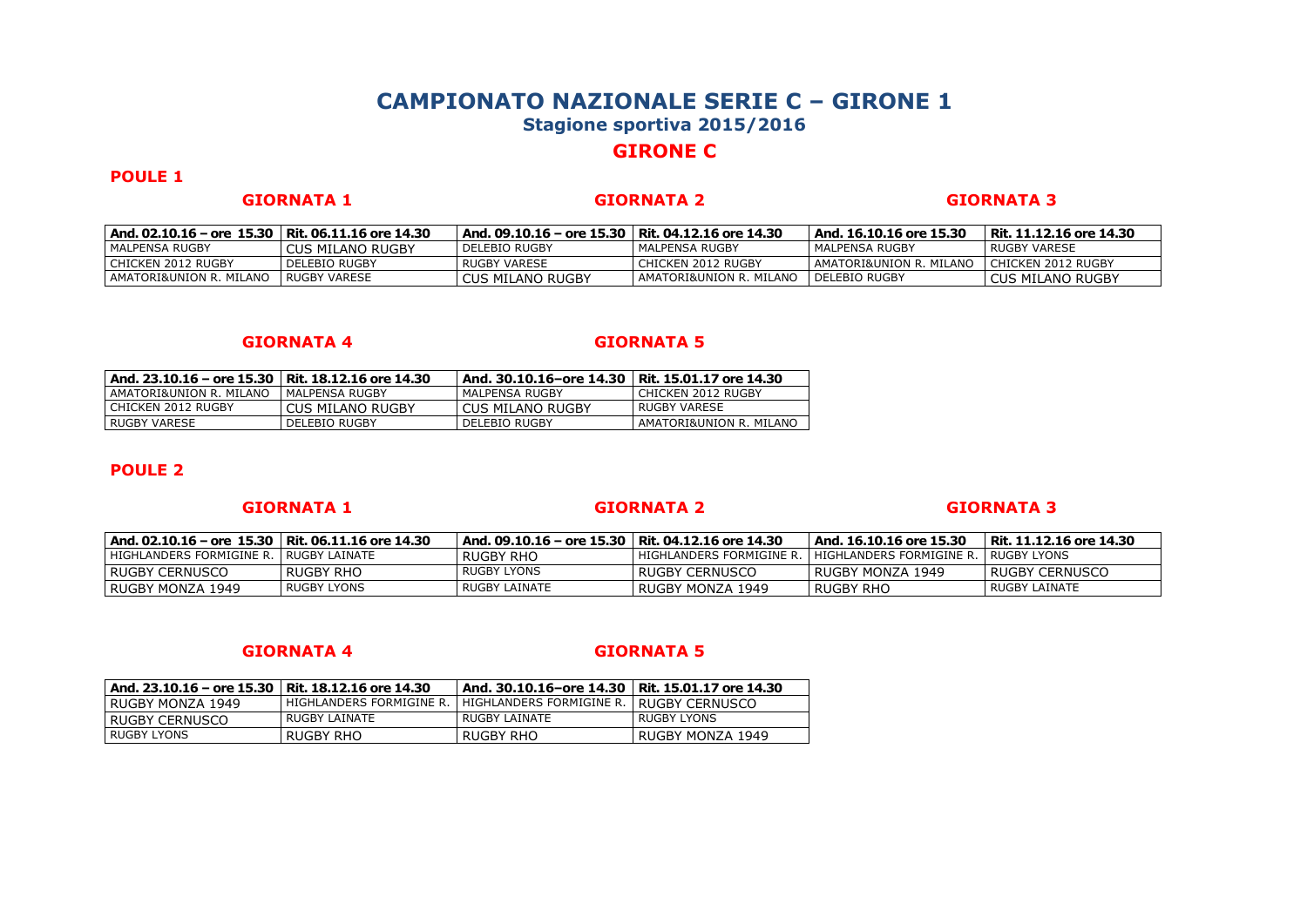# **GIRONE D**

## **POULE 1**

**GIORNATA 1 GIORNATA 2 GIORNATA 3**

| And. 02.10.16 – ore 15.30   Rit. 06.11.16 ore 14.30 |                      | And, 09.10.16 - ore 15.30   Rit, 04.12.16 ore 14.30 |                         | And. 16.10.16 ore 15.30 | Rit. 11.12.16 ore 14.30 |
|-----------------------------------------------------|----------------------|-----------------------------------------------------|-------------------------|-------------------------|-------------------------|
| l VOLVERA RUGBY                                     | CUS TORINO ASD       | I IVREA RUGBY CLUB                                  | I VOLVERA RUGBY         | I VOLVERA RUGBY         | AMATORI RUGBY NOVARA    |
| I RUGBY SAN MAURO                                   | IVREA RUGBY CLUB     | AMATORI RUGBY NOVARA                                | I RUGBY SAN MAURO       | I RUGBY SAN MAURO       | l STADE VALDOTAIN RUGBY |
| I STADE VALDOTAIN RUGBY                             | AMATORI RUGBY NOVARA | CUS TORINO ASD                                      | l STADE VALDOTAIN RUGBY | l CUS TORINO ASD        | IVREA RUGBY CLUB        |

### **GIORNATA 4 GIORNATA 5**

| And. 23.10.16 – ore 15.30 | Rit. 18.12.16 ore 14.30 | And. 30.10.16-ore 14.30   Rit. 15.01.17 ore 14.30 |                       |
|---------------------------|-------------------------|---------------------------------------------------|-----------------------|
| STADE VALDOTAIN RUGBY     | <b>VOLVERA RUGBY</b>    | VOLVERA RUGBY                                     | RUGBY SAN MAURO       |
| RUGBY SAN MAURO           | CUS TORINO ASD          | IVREA RUGBY CLUB                                  | STADE VALDOTAIN RUGBY |
| AMATORI RUGBY NOVARA      | IVREA RUGBY CLUB        | CUS TORINO ASD                                    | AMATORI RUGBY NOVARA  |

## **POULE 2**

### **GIORNATA 1 GIORNATA 2 GIORNATA 3**

| And. 02.10.16 – ore 15.30   Rit. 06.11.16 ore 14.30 |                     | And. 09.10.16 – ore 15.30   Rit. 04.12.16 ore 14.30 |                       | And. 16.10.16 ore 15.30 | Rit. 11.12.16 ore 14.30 |
|-----------------------------------------------------|---------------------|-----------------------------------------------------|-----------------------|-------------------------|-------------------------|
| C.U.S. PAVIA                                        | UNION RUGBY RIVIERA | l UNION RUGBY RIVIERA                               | LAMATORI RUGBY GENOVA | C.U.S. PAVIA            | SAVONA RUGBY            |
| l AMATORI RUGBY GENOVA                              | RIVOLI RUGBY        | l RIVOLI RUGBY                                      | SAVONA RUGBY          | UNION RUGBY RIVIERA     | RIVOLI RUGBY            |
| l SAVONA RUGBY                                      | <b>RIPOSA</b>       | C.U.S. PAVIA                                        | RIPOSA                | AMATORI RUGBY GENOVA    | RIPOSA                  |

| And. 23.10.16 – ore 15.30   Rit. 18.12.16 ore 14.30 |                      | And. 30.10.16-ore 14.30   Rit. 15.01.17 ore 14.30 |              |
|-----------------------------------------------------|----------------------|---------------------------------------------------|--------------|
| SAVONA RUGBY                                        | AMATORI RUGBY GENOVA | AMATORI RUGBY GENOVA                              | C.U.S. PAVIA |
| C.U.S. PAVIA                                        | RIVOLI RUGBY         | UNION RUGBY RIVIERA                               | SAVONA RUGBY |
| UNION RUGBY RIVIERA                                 | <b>RIPOSA</b>        | RIVOLI RUGBY                                      | RIPOSA       |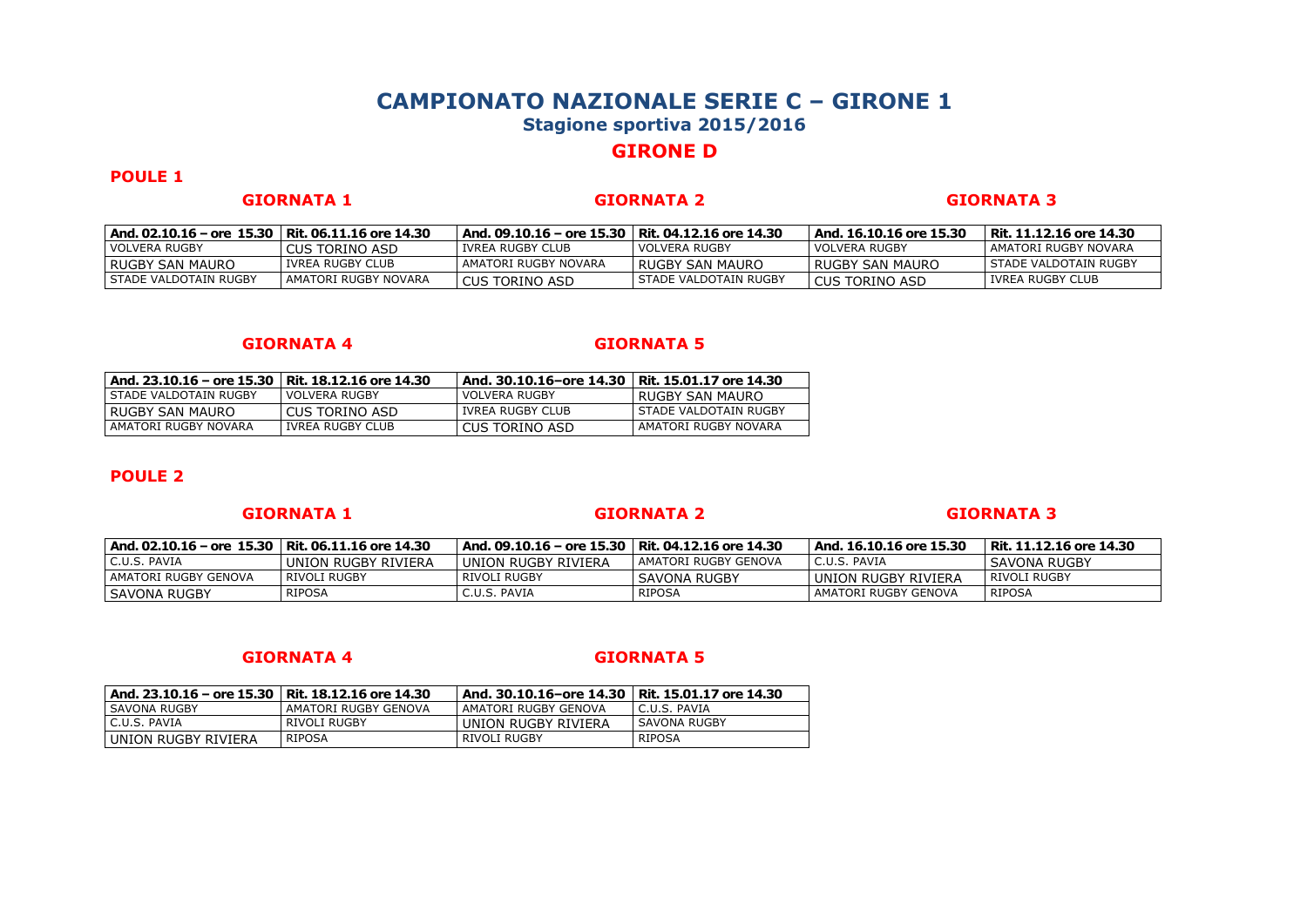# **GIRONE E**

## **POULE 1**

**GIORNATA 1 GIORNATA 2 GIORNATA 3**

| And. 02.10.16 – ore 15.30   Rit. 06.11.16 ore 14.30 |                   | And. 09.10.16 – ore 15.30   Rit. 04.12.16 ore 14.30 |                            | And. 16.10.16 ore 15.30 | Rit. 11.12.16 ore 14.30    |
|-----------------------------------------------------|-------------------|-----------------------------------------------------|----------------------------|-------------------------|----------------------------|
| I FAENZA RUGBY F.C.                                 | CUS FERRARA RUGBY | IMOLA RUGBY                                         | l FAENZA RUGBY F.C.        | l FAENZA RUGBY F.C.     | l RUGBY FORLI 1979         |
| l R. CASTEL S.PIETRO TERME                          | IMOLA RUGBY       | l RUGBY FORLI 1979                                  | l R. CASTEL S.PIETRO TERME | I RUGBY PIEVE 1971      | l R. CASTEL S.PIETRO TERME |
| RUGBY PIEVE 1971                                    | RUGBY FORLI 1979  | I CUS FERRARA RUGBY                                 | RUGBY PIEVE 1971           | l IMOLA RUGBY           | CUS FERRARA RUGBY          |

### **GIORNATA 4 GIORNATA 5**

| And. 23.10.16 – ore 15.30   Rit. 18.12.16 ore 14.30 |                   | And. 30.10.16-ore 14.30   Rit. 15.01.17 ore 14.30 |                            |
|-----------------------------------------------------|-------------------|---------------------------------------------------|----------------------------|
| RUGBY PIEVE 1971                                    | FAENZA RUGBY F.C. | FAENZA RUGBY F.C.                                 | I R. CASTEL S.PIETRO TERME |
| R. CASTEL S.PIETRO TERME                            | CUS FERRARA RUGBY | I CUS FERRARA RUGBY                               | RUGBY FORLI 1979           |
| RUGBY FORLI 1979                                    | IMOLA RUGBY       | IMOLA RUGBY                                       | RUGBY PIEVE 1971           |

## **POULE 2**

### **GIORNATA 1 GIORNATA 2 GIORNATA 3**

| And. 02.10.16 – ore 15.30   Rit. 06.11.16 ore 14.30 |                      | And. 09.10.16 – ore 15.30   Rit. 04.12.16 ore 14.30 |                         | And. 16.10.16 ore 15.30 | Rit. 11.12.16 ore 14.30  |
|-----------------------------------------------------|----------------------|-----------------------------------------------------|-------------------------|-------------------------|--------------------------|
| l GRAN SASSO RUGBY                                  | FANO RUGBY           | BANCA MACERATA RUGBY                                | l GRAN SASSO RUGBY      | l GRAN SASSO RUGBY      | I RUGBY GUBBIO 1984      |
| UNIONE R. SAN BENEDETTO                             | BANCA MACERATA RUGBY | RUGBY GUBBIO 1984                                   | UNIONE R. SAN BENEDETTO | CUS ANCONA              | LUNIONE R. SAN BENEDETTC |
| <b>CUS ANCONA</b>                                   | RUGBY GUBBIO 1984    | <b>FANO RUGBY</b>                                   | <b>CUS ANCONA</b>       | BANCA MACERATA RUGBY    | <b>FANO RUGBY</b>        |

| And. 23.10.16 - ore 15.30   Rit. 18.12.16 ore 14.30 |                      | And. 30.10.16-ore 14.30 | Rit. 15.01.17 ore 14.30 |
|-----------------------------------------------------|----------------------|-------------------------|-------------------------|
| I CUS ANCONA                                        | GRAN SASSO RUGBY     | I GRAN SASSO RUGBY      | UNIONE R. SAN BENEDETTO |
| UNIONE R. SAN BENEDETTO                             | <b>FANO RUGBY</b>    | <b>FANO RUGBY</b>       | RUGBY GUBBIO 1984       |
| l RUGBY GUBBIO 1984                                 | BANCA MACERATA RUGBY | BANCA MACERATA RUGBY    | <b>CUS ANCONA</b>       |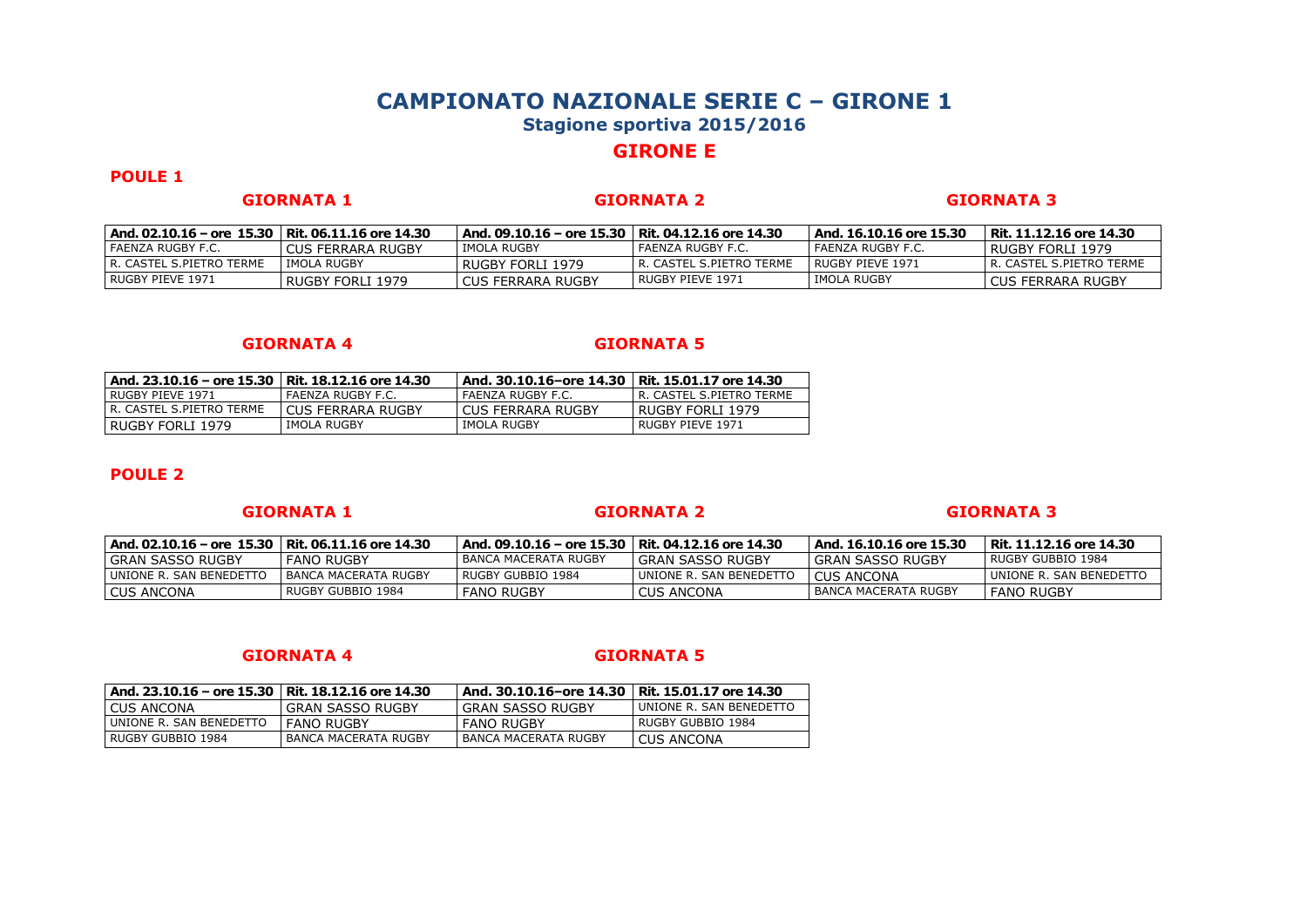# **GIRONE G**

## **POULE 1**

**GIORNATA 1 GIORNATA 2 GIORNATA 3**

| And. 02.10.16 – ore 15.30   Rit. 06.11.16 ore 14.30 |                        | And, 09.10.16 - ore 15.30   Rit, 04.12.16 ore 14.30 |                      | And. 16.10.16 ore 15.30 | Rit. 11.12.16 ore 14.30 |
|-----------------------------------------------------|------------------------|-----------------------------------------------------|----------------------|-------------------------|-------------------------|
| I RUGBY ANZIO CLUB                                  | RUGBY F.C. SEGNI       | POLISPORTIVA FIUMICINO                              | RUGBY ANZIO CLUB     | l RUGBY ANZIO CLUB      | l RUGBY CLUB LATINA     |
| I ROMA URBE RUGBY F.C                               | POLISPORTIVA FIUMICINO | RUGBY CLUB LATINA                                   | l ROMA URBE RUGBY F. | I RUGBY FRASCATI UNION  | I ROMA URBE RUGBY F.C   |
| I RUGBY FRASCATI UNION                              | RUGBY CLUB LATINA      | RUGBY F.C. SEGNI                                    | RUGBY FRASCATI UNION | POLISPORTIVA FIUMICINO  | RUGBY F.C. SEGNI        |

### **GIORNATA 4 GIORNATA 5**

| And. 23.10.16 - ore 15.30 | Rit. 18.12.16 ore 14.30 | And. 30.10.16-ore 14.30 | Rit. 15.01.17 ore 14.30 |
|---------------------------|-------------------------|-------------------------|-------------------------|
| RUGBY FRASCATI UNION      | RUGBY ANZIO CLUB        | RUGBY ANZIO CLUB        | ROMA URBE RUGBY F.C.    |
| ROMA URBE RUGBY F.C.      | RUGBY F.C. SEGNI        | RUGBY F.C. SEGNI        | RUGBY CLUB LATINA       |
| RUGBY CLUB LATINA         | POLISPORTIVA FIUMICINO  | POLISPORTIVA FIUMICINO  | RUGBY FRASCATI UNION    |

## **POULE 2**

### **GIORNATA 1 GIORNATA 2 GIORNATA 3**

| And. 02.10.16 – ore 15.30   Rit. 06.11.16 ore 14.30 |                         | And. 09.10.16 – ore 15.30   Rit. 04.12.16 ore 14.30 |                                | And. 16.10.16 ore 15.30   | Rit. 11.12.16 ore 14.30      |
|-----------------------------------------------------|-------------------------|-----------------------------------------------------|--------------------------------|---------------------------|------------------------------|
| I POLISPORTIVA ABRUZZO R.                           | I FRASCATI R. CLUB 2015 | I ARIETI RUGBY RIETI 2014                           | POLISPORTIVA ABRUZZO R.        | I POLISPORTIVA ABRUZZO R. | I POL.L'AOUILA RUGBY         |
| LAMATORI R. CIVITA CASTELLANA                       | ARIETI RUGBY RIETI 2014 | l POL.L'AOUILA RUGBY                                | I AMATORI R. CIVITA CASTELLANA | AMATORI TIVOLI RUGBY      | AMATORI R. CIVITA CASTELLANA |
| I AMATORI TIVOLI RUGBY                              | l POL.L'AOUILA RUGBY    | l FRASCATI R. CLUB 2015                             | AMATORI TIVOLI RUGBY           | ARIETI RUGBY RIETI 2014   | FRASCATI R. CLUB 2015        |

| And. 23.10.16 - ore 15.30   Rit. 18.12.16 ore 14.30 |                         | And. 30.10.16-ore 14.30 | Rit. 15.01.17 ore 14.30      |
|-----------------------------------------------------|-------------------------|-------------------------|------------------------------|
| l AMATORI TIVOLI RUGBY                              | POLISPORTIVA ABRUZZO R. | POLISPORTIVA ABRUZZO R. | AMATORI R. CIVITA CASTELLANA |
| I AMATORI R. CIVITA CASTELLANA                      | FRASCATI R. CLUB 2015   | FRASCATI R. CLUB 2015   | POL.L'AOUILA RUGBY           |
| POL.L'AQUILA RUGBY                                  | ARIETI RUGBY RIETI 2014 | ARIETI RUGBY RIETI 2014 | AMATORI TIVOLI RUGBY         |